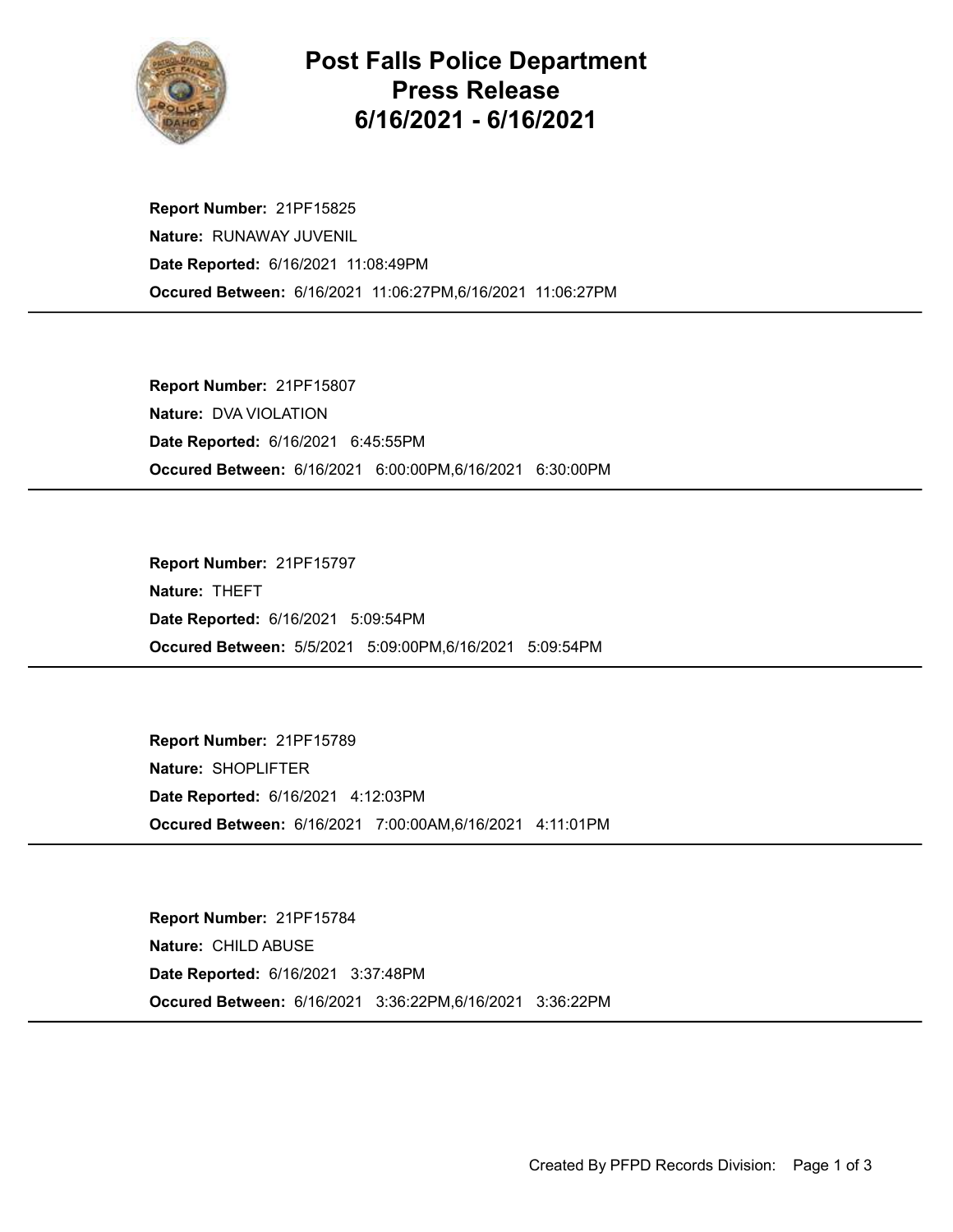Occured Between: 6/11/2021 12:40:00PM,6/11/2021 4:30:00PM Report Number: 21PF15779 Nature: THEFT Date Reported: 6/16/2021 3:15:09PM

Occured Between: 6/16/2021 3:03:13PM,6/16/2021 3:03:13PM Report Number: 21PF15777 Nature: MAL INJURY Date Reported: 6/16/2021 3:04:33PM

Occured Between: 6/16/2021 12:58:58PM,6/16/2021 12:59:00PM Report Number: 21PF15765 Nature: ACCIDENT H&R Date Reported: 6/16/2021 1:00:20PM

Occured Between: 6/16/2021 12:07:43PM,6/16/2021 12:07:43PM Report Number: 21PF15761 Nature: ACCIDENT PD Date Reported: 6/16/2021 12:10:19PM

Occured Between: 6/16/2021 11:10:16AM,6/16/2021 11:10:16AM Report Number: 21PF15753 Nature: THEFT Date Reported: 6/16/2021 11:17:01AM

Occured Between: 6/4/2021 10:09:18AM,6/4/2021 10:09:18AM Report Number: 21PF15751 Nature: FOUND PROPERTY Date Reported: 6/16/2021 10:12:04AM